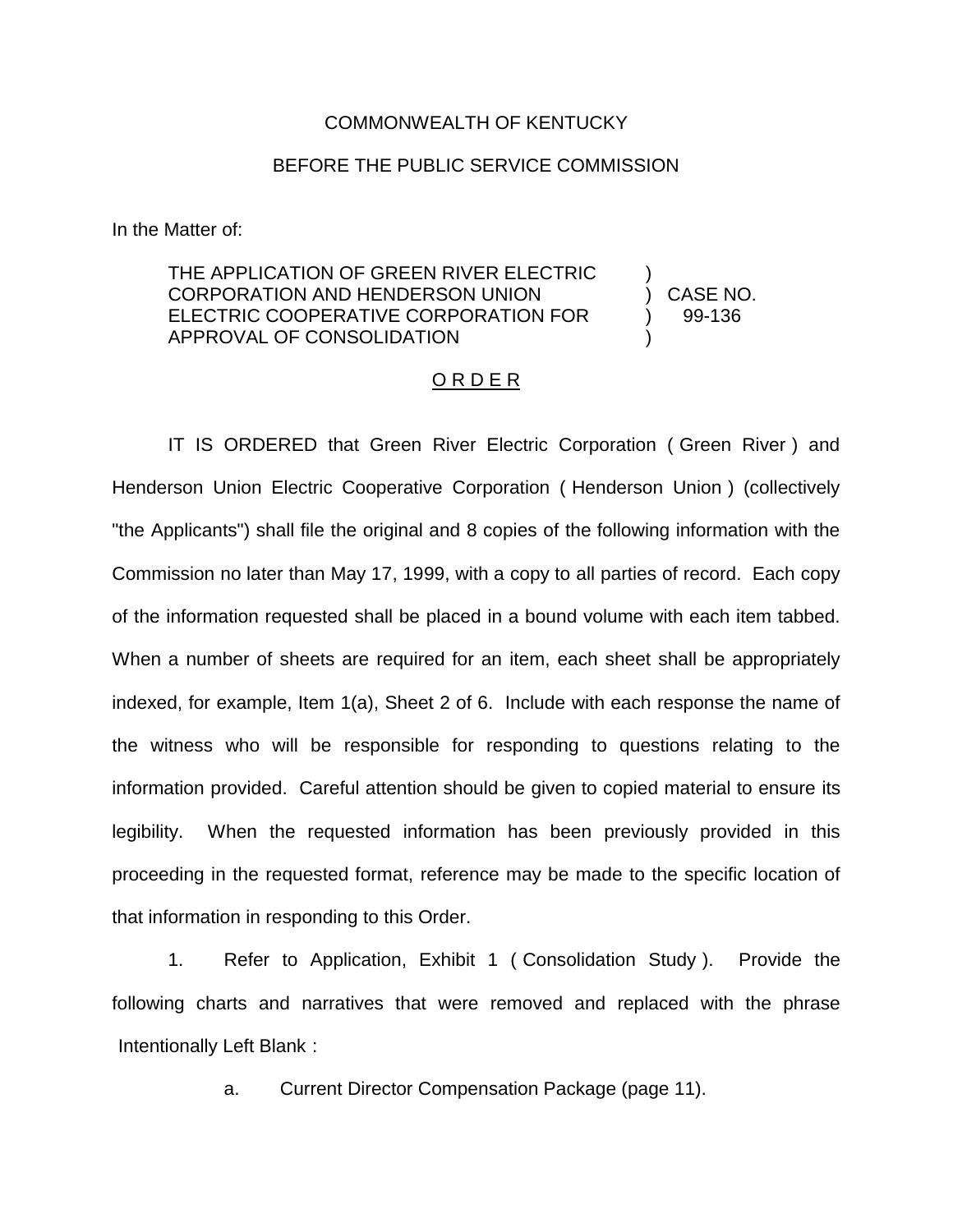b. Recommended Job Description for the Special Advisor to the Board of Directors (pages16-17).

c. Comparison of Cooperative Compensation Plans (page 40).

d. Unidentified (page 41).

2. Refer to Consolidation Study at 35. Provide the schedule entitled GREC and HUEC Existing and Recommended Benefits Plan Design that includes the estimated cost components and annualized premiums.

3. Refer to Consolidation Study at 37. What actions, if any, have the Applicants taken to develop a Special Early Retirement Plan?

4. Refer to Consolidation Study at 44.

a. How long will management staff continue to operate out of the Owensboro office?

b. What options have the Applicants considered concerning the future of the Owensboro office?

5. At pages 45 through 51 of the Consolidation Study, the potential benefits from the consolidation in various operational areas are identified. For each identified area, describe the actions that the Applicants currently plan to implement.

6. Refer to Consolidation Study at 52 - 55.

a. What rotation cycle for general capital credit retirements is currently used by

- (1) Green River?
- (2) Henderson Union?

b. What rotation cycle for general capital credit retirement will Kenergy Corp. use?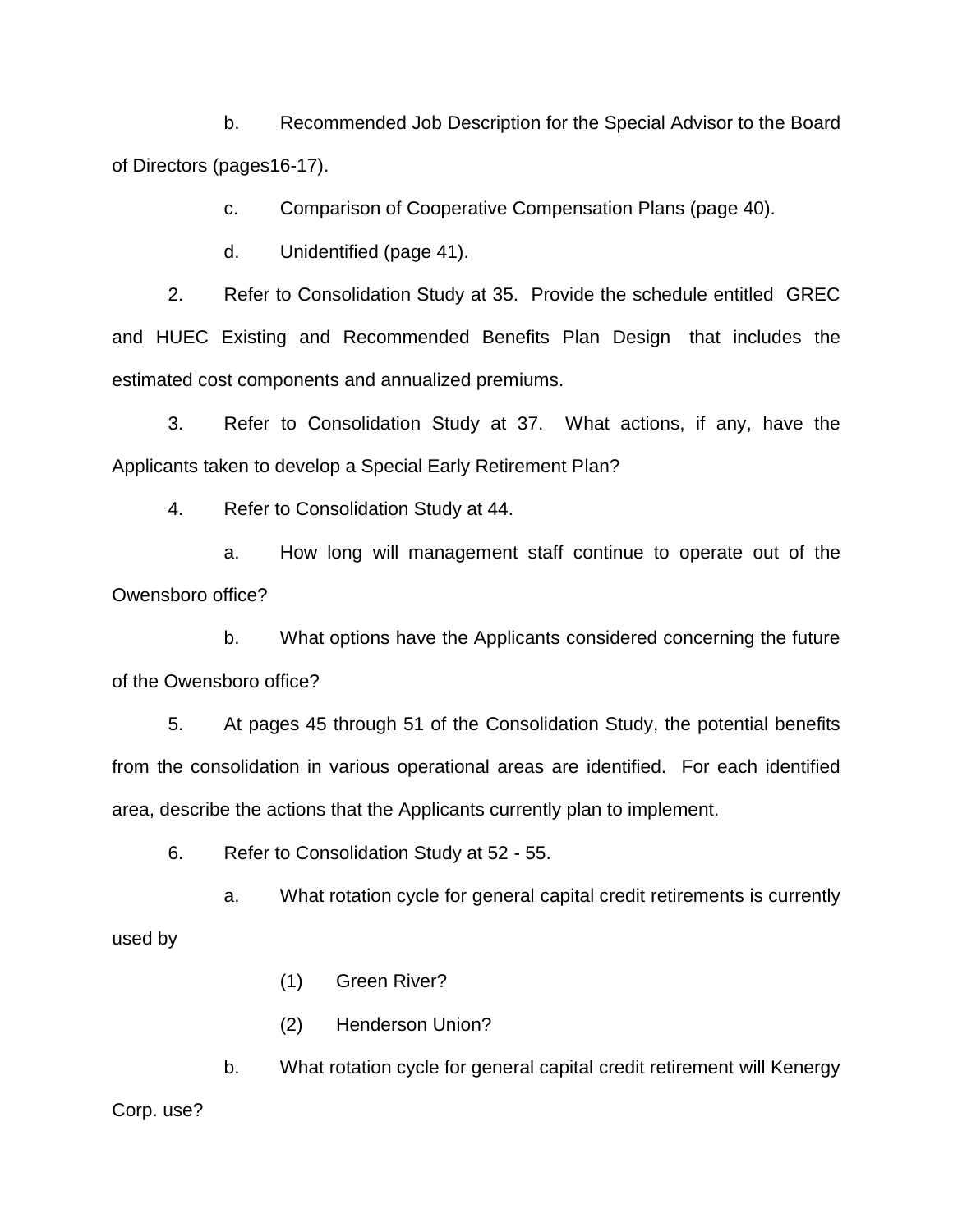c. Will Kenergy Corp. s rotation cycle for general capital credit retirements need to be extended because of the 4 percent revenue reduction that the Applicants have proposed? Explain.

d. (1) In light of the proposed 4 percent revenue reduction, will Kenergy Corp. have adequate cash reserves to pay out the anticipated \$6.68 million in capital credit retirements modeled for 1999?

(2) If no, what is the amount of capital credits that Kenergy Corp. expects to retire?

7. The Consolidation Study indicates that Green River systematically rotates capital credits and discounts its payments to estates, while Henderson Union does not engage in any systematic rotation and makes 100 percent payments to estates. In this study, the National Rural Electric Cooperative Association ( NRECA ) recommends that the consolidated cooperative adopt Green River s general retirement methodology and Henderson Union s estate payment policy.

a. Explain the basis for each approach to capital credit payments to deceased estates.

b. Why does the NRECA advocate following Henderson Union s policy of retiring capital credits to estates at the 100 percent level?

c. Is the NRECA generally opposed to discounting capital credits paid to estates?

d. Why does the NRECA recommend the use of Green River s systematic capital credit rotation methodology and Henderson Union s policy of 100 percent payments to deceased estates?

e. Does Kenergy Corp. plan to adopt the study s recommendation?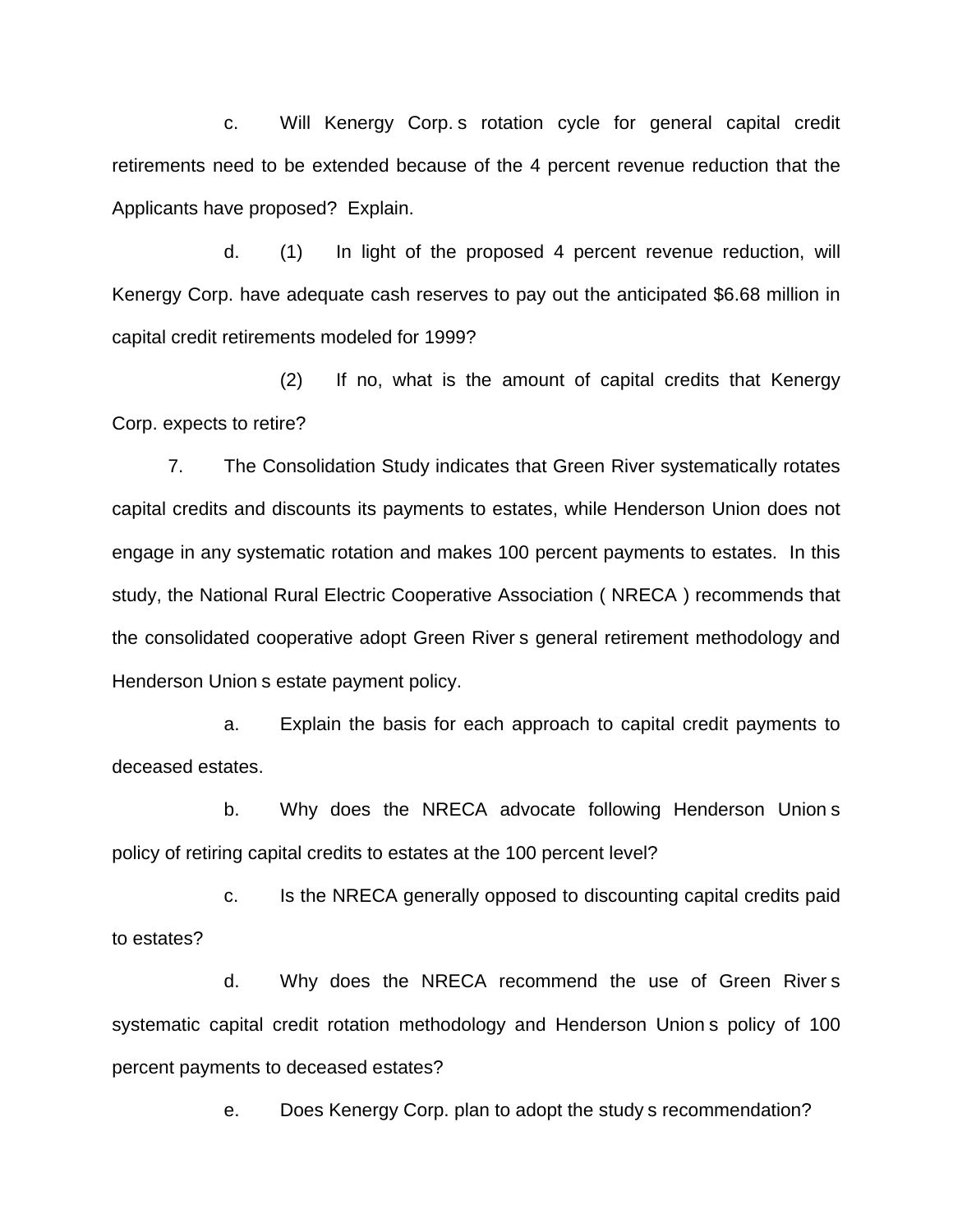8. a. State what approvals, if any, of the proposed consolidation are required from:

(1) the National Bank for Cooperatives ( CoBank ).

(2) the National Rural Utilities Cooperative Finance Corporation ( CFC ).

(3) the Rural Utilities Service ( RUS ).

b. If the proposed consolidation requires approval from any of the entities listed above, state the status of the Applicants' request for that approval as of April 19, 1999.

9. Refer to Consolidation Study at 57 58.

a. How was the impact of the Reimbursement of General Funds incentive modeled in the study s scenarios? If this incentive was not incorporated into the scenarios, why not?

b. How was the impact of the Deferments of Interest and Principal incentive modeled in the study s scenarios? If this incentive was not incorporated into the scenarios, why not?

10. Refer to Consolidation Study at 77 - 85.

a. Why does Scenario 1 (Immediate Phase-In Tab 4) not include an adjustment to the base case related to capital credit retirements while Scenarios 2 (5-Year Phase-In Tab 5) and 3 (10-Year Phase-In Tab 5) do?

b. Why do the scenario analyses included at Tabs 4 through 6 not incorporate the reduction in minimum Times Interest Earned Ratio ( TIER ) available under the RUS incentives?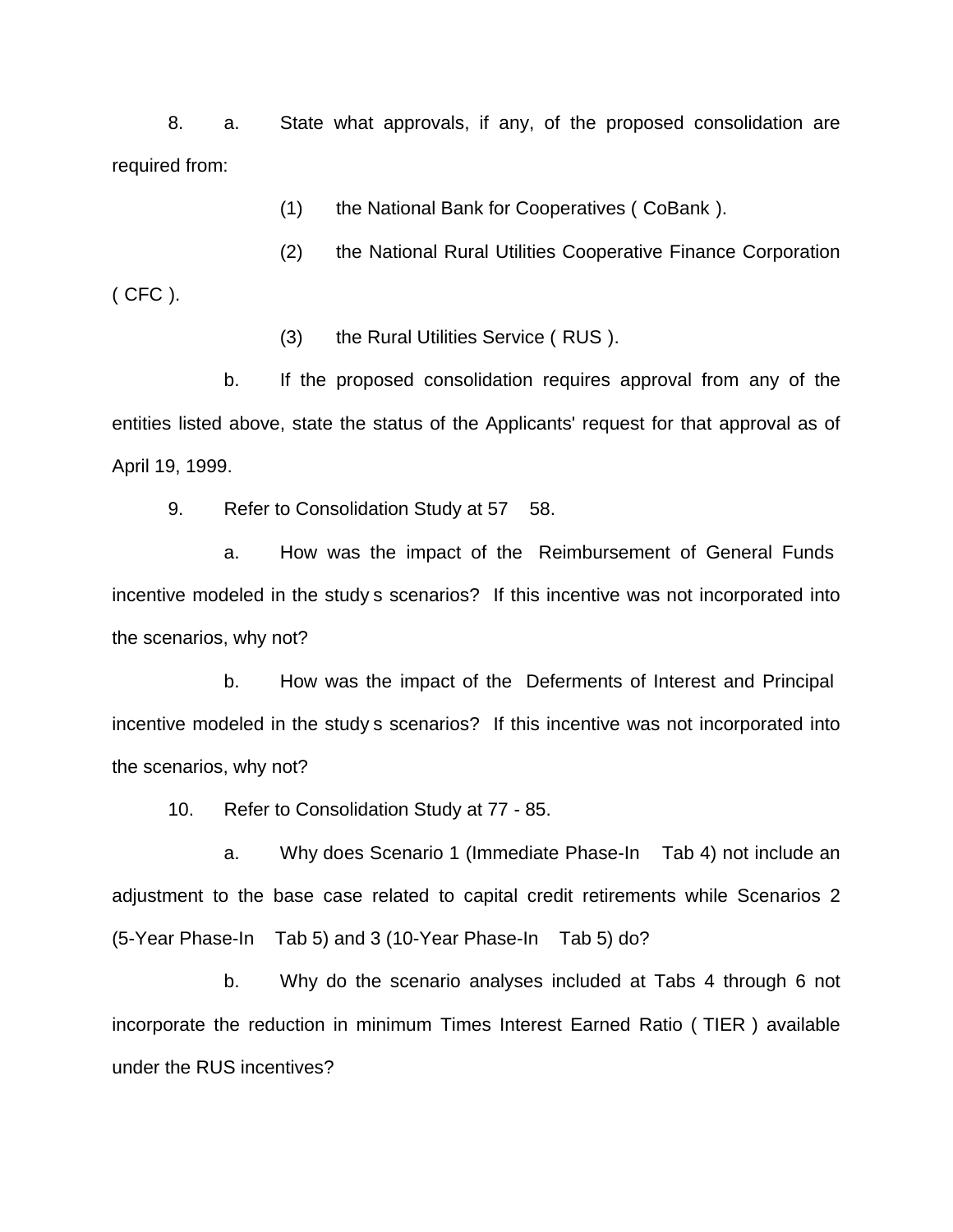c. If the scenario analyses included at Tabs 4 through 6 had incorporated the reduced minimum TIER requirements, would any of these scenarios have shown that a rate increase was required during the study period? Explain.

d. Why, if the scenario analyses contained at Tabs 7 through 9 were prepared to only reflect the impact of the 4 percent retail rate reduction, were each of the following changes also made:

(1) The minimum TIER was lowered to 1.00.

(2) The capital retirements were reduced to \$33 million over the ten-year period.

11. Refer to Consolidation Study at 86.

a. Using the format found at page 86, provide a summary of the combined actual consolidation costs incurred by Green River and Henderson Union, as of April 19, 1999 or the most recent financial period for which information is available.

b. How do the Applicants plan to address these costs (i.e., expensing these costs or deferring and amortizing them over a specific period of time)? Explain.

12. Refer to Consolidation Study at Tab 1 ( Financial Forecast RUS Form 325A Ratios ). Provide a schedule that compares the 1998 forecast for the 16 items listed with Green River s actual financial results for 1998.

13. Refer to Consolidation Study at Tab 2 ( Financial Forecast RUS Form 325A Ratios ). Prepare a schedule that compares the 1998 forecast for the 16 items listed with Henderson Union s actual financial results for 1998.

14. a. Why were the analyses included with Consolidation Study based on 1997 actual financial data instead of 1998 actual financial data?

b. Why was the forecast period not extended to 2008?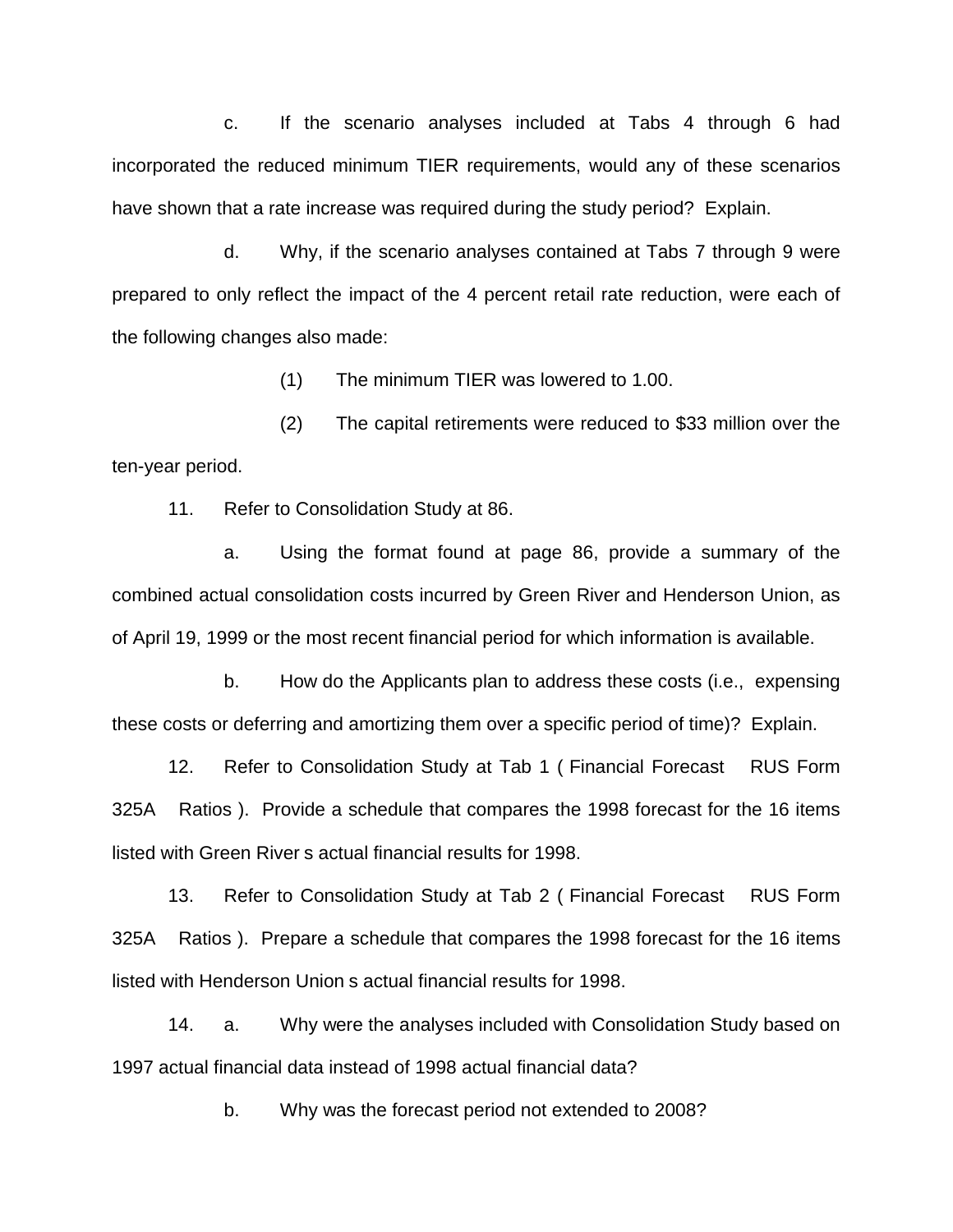15. Refer to Application at 7. Applicants state that Kenergy Corp. intends to provide rate parity for all members within two (2) years from the effective date of the consolidation. How will this objective be achieved?

16. Refer to Consolidation Study at 31.

a. What positions will the proposed attrition process (including the Special Early Retirement Plan) eliminate?

b. Describe how these positions relate to the consolidated cooperative s managerial, technical and financial expertise.

17. Refer to the Application, Exhibit 2B ( Bylaws of Kenergy Corp. ) at 3. Kenergy Corp. s Board of Directors appoints the 10-district Member Resource Committee which in turn prepares a list of nominees for membership to the Board of Directors. Describe how members to the Member Resource Committee will be appointed.

18. Assume the Commission approves the proposed consolidation and that the consolidation occurs on July 1, 1999.

a. Describe all special closing financial statements, based on the 6 months ended June 30, 1999, that the Applicants intend to file with the Commission.

b. (1) What period would Kenergy Corp. s 1999 Annual Report cover?

(2) How would Kenergy Corp. s 1999 Annual Report address the Applicants operations prior to July 1, 1999?

c. What effect will the consolidation have on the Applicants investments in and membership with:

(1) Kentucky Association of Electric Cooperatives.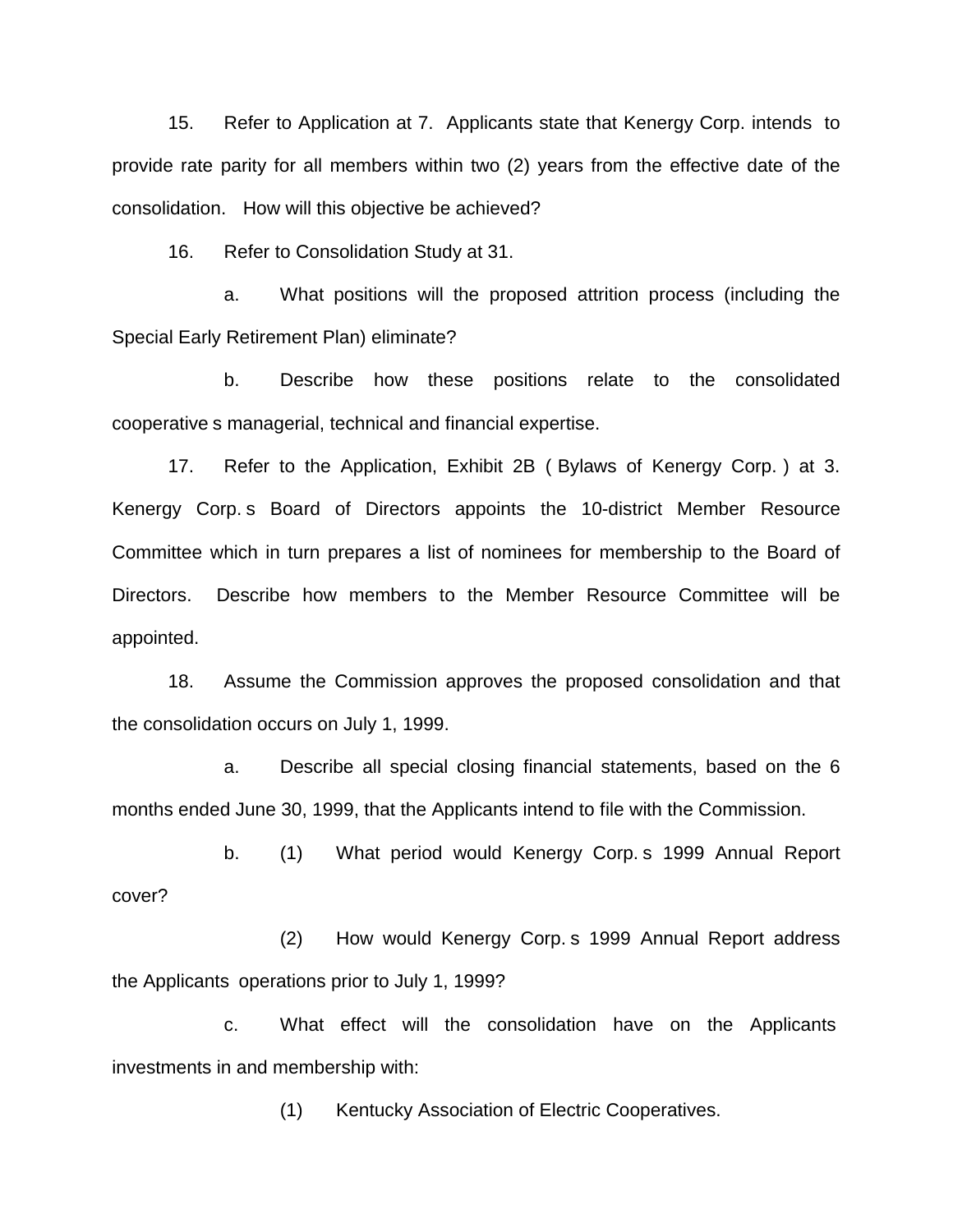- (2) United Utility Supply.
- (3) CoBank.
- (4) CFC.

d. Pending completion of a full year of consolidated operations, how will the RUS determine Kenergy Corp. s compliance with its RUS mortgage financial ratio requirements?

e. Green River s last authorized TIER differs from Henderson Union s last authorized TIER. Which TIER will the Applicants consider as Kenergy Corp.'s authorized TIER until the consolidated cooperative's first general rate adjustment proceeding? Explain.

19. a. Has the size or representation on Big Rivers Electric Corporation's ("Big Rivers") Board of Directors changed as a result of its bankruptcy restructuring? If yes, describe these changes.

b. How many representatives do Green River and Henderson Union each currently have on the Big Rivers Board of Directors?

c. How many representatives will Kenergy Corp. have on Big Rivers Board of Directors?

d. (1) Do Big Rivers current bylaws provide for the consolidation of two member cooperatives?

(2) (a) If yes, how?

(b) If no, have any revisions to Big Rivers bylaws been proposed to address the Applicants consolidation?

20. Refer to the Application, Exhibit 2B ( Bylaws of Kenergy Corp. ), at 8.